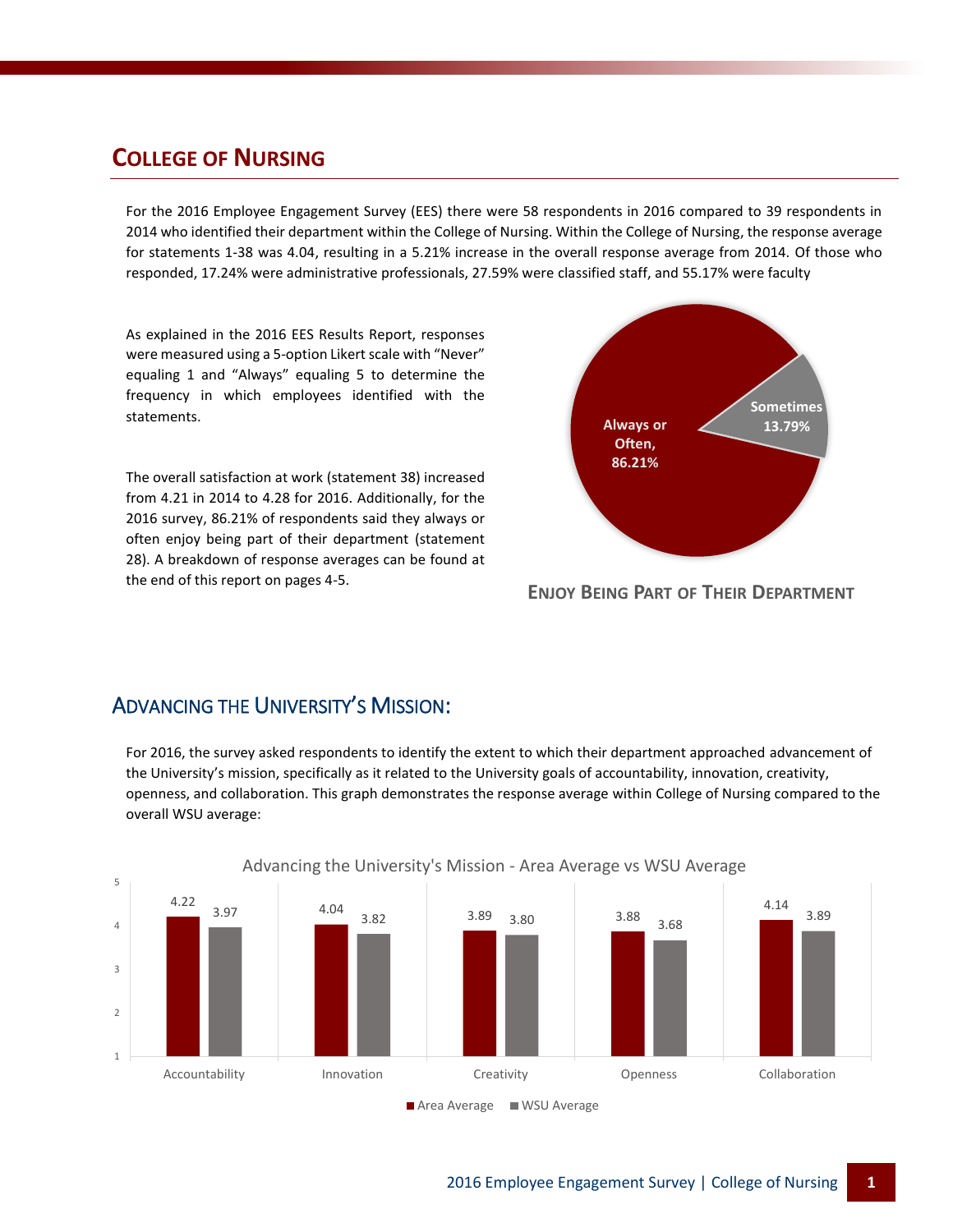### HIGHEST 2016 AREA RESPONSE AVERAGE:

| <b>Statements</b>                                    | Area<br><b>Average</b><br>2014 | Area<br>Average<br>2016           | 2016<br><b>WSU</b><br><b>Average</b> |  |
|------------------------------------------------------|--------------------------------|-----------------------------------|--------------------------------------|--|
| I know what is expected of me at work.               | 4.21                           | 4.59                              | 4.37                                 |  |
| My supervisor treats me with dignity and respect. ** | $\overline{\phantom{a}}$       | 4.50                              | 4.29                                 |  |
| I enjoy being part of Washington State University.   | 4.33                           | 4.50                              | 4.08                                 |  |
| I have positive interactions with my co-workers. **  | $\overline{\phantom{a}}$       | 4.48                              | 4.19                                 |  |
|                                                      |                                | *Updated for 2016; **New for 2016 |                                      |  |

## LOWEST 2016 AREA RESPONSE AVERAGE:

| <b>Statements</b>                                                            | Area<br>Average<br>2014  | Area<br>Average<br>2016 | 2016<br><b>WSU</b><br>Average |
|------------------------------------------------------------------------------|--------------------------|-------------------------|-------------------------------|
| I feel appropriately compensated for my level of position. **                | $\overline{\phantom{a}}$ | 3.00                    | 3.17                          |
| I receive clear information about changes being made within my college/area. | 3.31                     | 3.45                    | 3.29                          |
| I receive clear information about changes being made within my department.   | 3.44                     | 3.53                    | 3.43                          |
| I know how my department measures success.                                   | 3.46                     | 3.59<br>$*$             | 3.41                          |

*\*Updated for 2016 ; \*\*New for 2016*

## SIGNIFICANT AREA RESPONSE CHANGE (HIGHEST/LOWEST RESPONSE CHANGES):

| <b>Statements</b>                                                           | Area<br><b>Average</b><br>2014 | Area<br>Average<br>2016           | <b>Change</b> |
|-----------------------------------------------------------------------------|--------------------------------|-----------------------------------|---------------|
| My supervisor gives me ongoing feedback to help me improve my performance.* | 3.29                           | 3.86                              | $+0.57$       |
| I feel encouraged to have a good balance between work and personal life.    | 3.41                           | 3.86                              | $+0.45$       |
| I am encouraged to develop myself professionally.                           | 3.51                           | 3.93                              | $+0.42$       |
| I know what is expected of me at work.                                      | 4.21                           | 4.59                              | $+0.38$       |
| I have the technology I need to do my job efficiently.                      | 4.26                           | 4.17                              | $-0.09$       |
|                                                                             |                                | *Updated for 2016; **New for 2016 |               |

#### UNIVERSITY RESOURCES:

Based on feedback, the 2016 survey added additional statements regarding workplace concerns and employee awareness of WSU resources, specifically those resources related to Workplace Violence, Bullying, State Ethics, Discrimination, Sexual Harassment and Sexual Misconduct. This graph demonstrates the percentage of employees who identified awareness of the following University policies within College of Nursing:

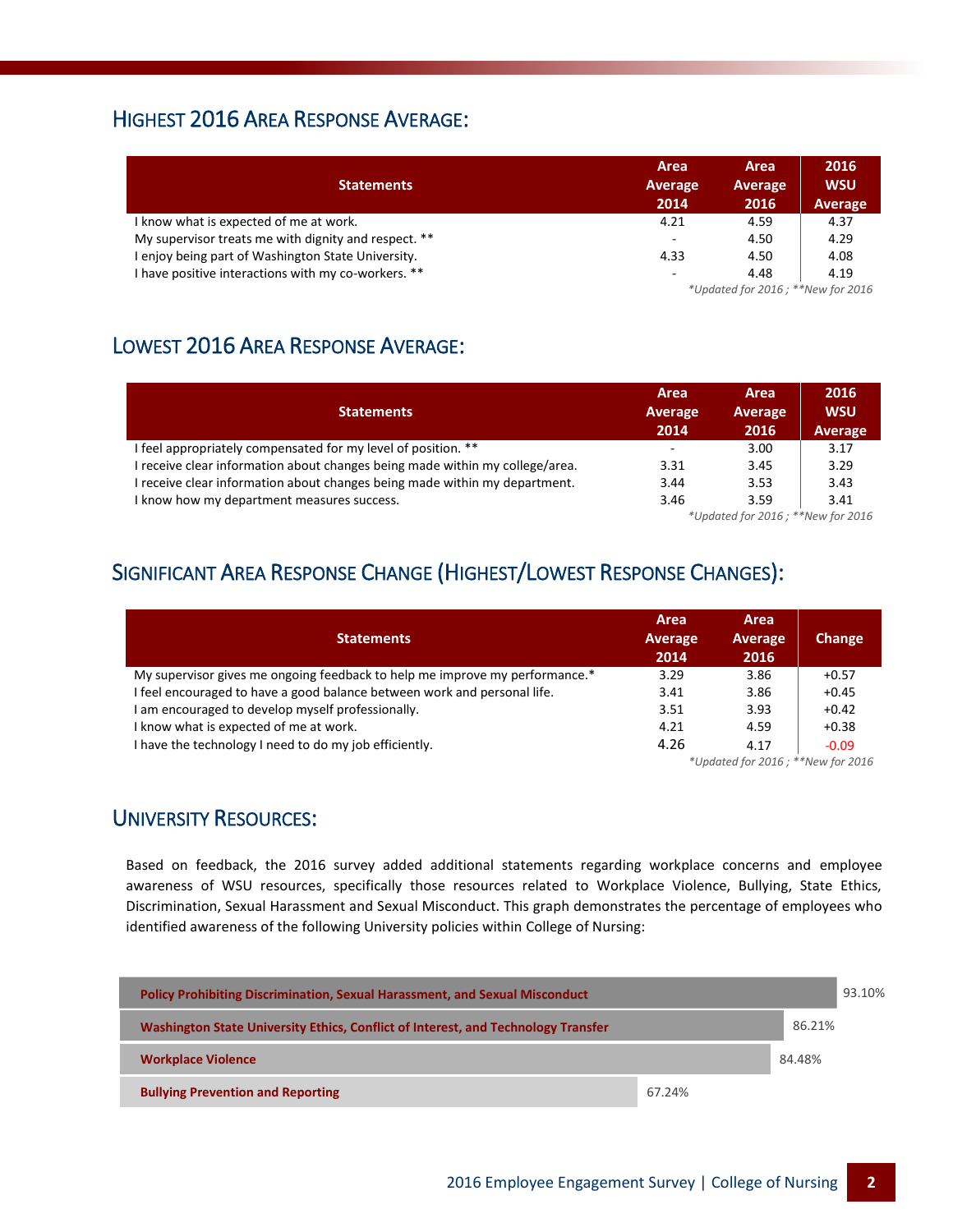## EMPLOYEE FEEDBACK:

At the end of the survey, employees were given the opportunity to provide feedback regarding subjects not addressed in the survey. The following feedback, specifically related to employee perceptions of the workplace, was provided by respondents who identified themselves within College of Nursing:

- Enjoy working at the College of Nursing
- Great respect for and feel respected by the College of Nursing faculty and staff of WSU Tri-Cities
- Difficulty relating to staff in Spokane
- Poor dissemination of information across multiple campuses
- Concerns about future funding cuts
- Compensation and advancement concerns
- Non-tenured faculty contract concerns

## ACTION ITEMS:

In reviewing the lowest area response averages and the statements with negative change from 2014 to 2016 in College of Nursing, initiatives to improve employee engagement and perceptions of the workplace may include, but are not limited to:

- Identify positions with inappropriate compensation
- Improve communication efforts regarding changes at the department and college levels
- Encourage communication with employees on how success is measured and provide on-going feedback on how to improve performance
- Evaluate technology options for employees
- Improve communication regarding the WSU policy concerning bullying prevention and reporting and provide employees with resources as appropriate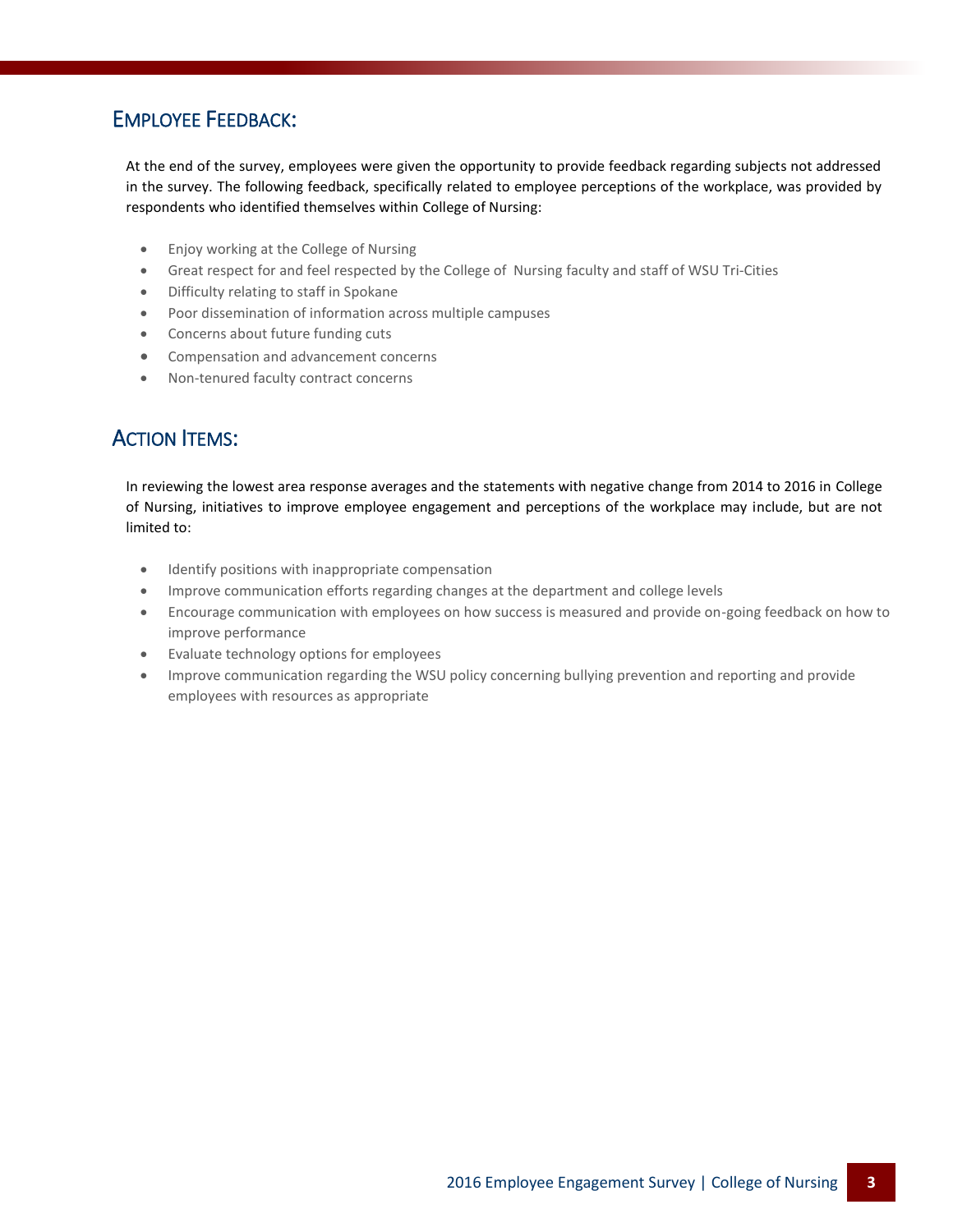## RESPONSE AVERAGE BREAKDOWN:

|                |                                                                                                         |                          | <b>Area Average</b> |                          | <b>WSU Average</b> |
|----------------|---------------------------------------------------------------------------------------------------------|--------------------------|---------------------|--------------------------|--------------------|
|                |                                                                                                         | 2014                     | 2016                | 2014                     | 2016               |
|                | # of Area Respondents                                                                                   | 39                       | 58                  | 1891                     | 1958               |
|                | <b>Overall Average</b>                                                                                  | 3.84                     | 4.04                | 3.72                     | 3.81               |
|                | SECTION 1: Do employees feel they have what is needed to do their job?                                  |                          |                     |                          |                    |
| 1              | I know what is expected of me at work.                                                                  | 4.21                     | 4.59                | 4.38                     | 4.37               |
| $\overline{2}$ | I receive the information I need to perform my job.                                                     | 4.05                     | 4.24                | 4.06                     | 4.03               |
| 3              | I have the resources and training to do my job effectively.*                                            | 4.13                     | 4.07                | 3.99                     | 4.00               |
| 4              | I have the technology I need to do my job efficiently.                                                  | 4.26                     | 4.17                | 4.15                     | 4.09               |
|                | SECTION 2: Do employees feel they are valued?                                                           |                          |                     |                          |                    |
| 5              | I am recognized for doing a good job.                                                                   | 3.58                     | 3.79                | 3.41                     | 3.50               |
| 6              | My supervisor values me and the work I do.                                                              | 3.95                     | 4.25                | 3.84                     | 3.93               |
| 7              | I feel encouraged to have a good balance between work and personal life.                                | 3.41                     | 3.86                | 3.41                     | 3.63               |
| 8              | I feel appropriately compensated for my level of position. **                                           | $\Box$                   | 3.00                | $\blacksquare$           | 3.17               |
|                |                                                                                                         |                          |                     |                          |                    |
|                | SECTION 3: Do employees feel they provide individual contributions?                                     |                          |                     |                          |                    |
| 9              | I am encouraged to develop myself professionally.                                                       | 3.51                     | 3.93                | 3.44                     | 3.59               |
| 10             | I am encouraged to provide input on decisions impacting my work.                                        | 3.69                     | 3.88                | 3.54                     | 3.64               |
| 11             | I am encouraged to come up with better ways of doing things.                                            | 3.74                     | 3.98                | 3.56                     | 3.72               |
| 12             | I am given opportunities to be innovative or creative. **                                               | $\overline{\phantom{a}}$ | 3.95                | $\overline{\phantom{a}}$ | 3.69               |
| 13             | I am given opportunities to be collaborative. **                                                        | $\overline{\phantom{a}}$ | 4.07                | $\overline{\phantom{a}}$ | 3.78               |
|                | SECTION 4: Do employees feel connected to their co-workers?                                             |                          |                     |                          |                    |
| 14             | A spirit of cooperation and teamwork exists between my co-workers and me.                               | 4.00                     | 3.98                | 3.85                     | 3.88               |
| 15             | Knowledge and information sharing is practiced between my co-workers and me.                            | 3.90                     | 4.02                | 3.80                     | 3.84               |
| 16             | Those around me are committed to doing quality work.                                                    | 4.33                     | 4.40                | 4.12                     | 4.10               |
| 17             | I have positive interactions with my co-workers. **                                                     | $\blacksquare$           | 4.48                | $\overline{\phantom{a}}$ | 4.19               |
| 18             | I enjoy the work climate that exists between my co-workers and me. **                                   | ÷,                       | 4.26                | $\overline{\phantom{a}}$ | 4.00               |
|                | SECTION 5: Do employees feel satisfied with their supervisor. **                                        |                          |                     |                          |                    |
| 19             | My supervisor gives me ongoing feedback to help me improve my performance.*                             | 3.29                     | 3.86                | 3.29                     | 3.45               |
| 20             | My supervisor encourages a positive work climate. **                                                    | $\overline{\phantom{a}}$ | 4.18                | $\overline{\phantom{a}}$ | 3.90               |
| 21             | My supervisor promotes open communication and feedback. **                                              | $\overline{\phantom{a}}$ | 4.22                | $\overline{\phantom{a}}$ | 3.90               |
| 22             | My supervisor treats me with dignity and respect. **                                                    | $\overline{\phantom{a}}$ | 4.50                | $\blacksquare$           | 4.29               |
|                | SECTION 6: Do employees feel connected to their department?                                             |                          |                     |                          |                    |
| 23             | Clear reporting structures are established within my department.                                        | 3.77                     | 3.96                | 3.79                     | 3.87               |
| 24             | I receive clear information about changes being made within my department.                              | 3.44                     | 3.53                | 3.32                     | 3.43               |
| 25             | I know how my department measures success.                                                              | 3.46                     | 3.59                | 3.26                     | 3.41               |
| 26             | I know how my work contributes to the success of my department.                                         | 3.77                     | 4.07                | 3.84                     | 3.92               |
| 27             | My department demonstrates support for a diverse workforce.                                             | 3.95                     | 4.18                | 4.00                     | 4.08               |
| 28             | I enjoy being part of my department.                                                                    | 4.21                     | 4.34                | 3.96                     | 4.00               |
|                |                                                                                                         |                          |                     |                          |                    |
|                | Rate the extent to which your department approached the following to advance the University Mission: ** |                          |                     |                          |                    |
| 29             | Accountability                                                                                          |                          | 4.22                |                          | 3.97               |
| 30             | Innovation                                                                                              |                          | 4.04                | $\overline{\phantom{a}}$ | 3.82               |
| 31             | Creativity                                                                                              |                          | 3.89                | ÷,                       | 3.80               |
| 32             | Openness                                                                                                | $\overline{\phantom{a}}$ | 3.88                | $\blacksquare$           | 3.68               |
| 33             | Collaboration                                                                                           | $\overline{\phantom{a}}$ | 4.14                | $\overline{\phantom{a}}$ | 3.89               |
|                | SECTION 7: Do employees feel connected to WSU as a whole?                                               |                          |                     |                          |                    |
|                | I am encouraged to improve work processes to benefit students and other University constituents         |                          |                     |                          |                    |
| 34             | or colleagues.*                                                                                         | 4.03                     | 4.05                | 3.71                     | 3.70               |
| 35             | I receive clear information about changes being made within my college/area.                            | 3.31                     | 3.45                | 3.18                     | 3.29               |
| 36             | I receive clear information about changes being made within WSU.                                        | 3.44                     | 3.68                | 3.16                     | 3.33               |
| 37             | I enjoy being part of Washington State University.                                                      | 4.33                     | 4.50                | 4.07                     | 4.08               |
| 38             | Overall, I am satisfied at work                                                                         | 4.21                     | 4.28                | 3.84                     | 3.86               |
|                | EMPLOYEE RESOURCES: Are employees aware of WSU resources or do they have concerns in the workplace? **  |                          |                     |                          |                    |
|                | I am comfortable with utilizing University resources. **                                                | $\Box$                   | 3.93                | $\overline{\phantom{a}}$ | 3.75               |
|                | My supervisor encourages me to use the University resources available to me. **                         | $\overline{\phantom{a}}$ | 3.67                | ÷,                       | 3.47               |
|                | I have concerns regarding work climate. **                                                              |                          | 3.82                | $\blacksquare$           | 3.54               |
|                | I feel comfortable bringing work climate concerns to my supervisor. **                                  |                          | 3.98                | $\overline{\phantom{a}}$ | 3.77               |
|                |                                                                                                         |                          |                     |                          |                    |

 *\*Updated for 2016 ; \*\*New for 2016*